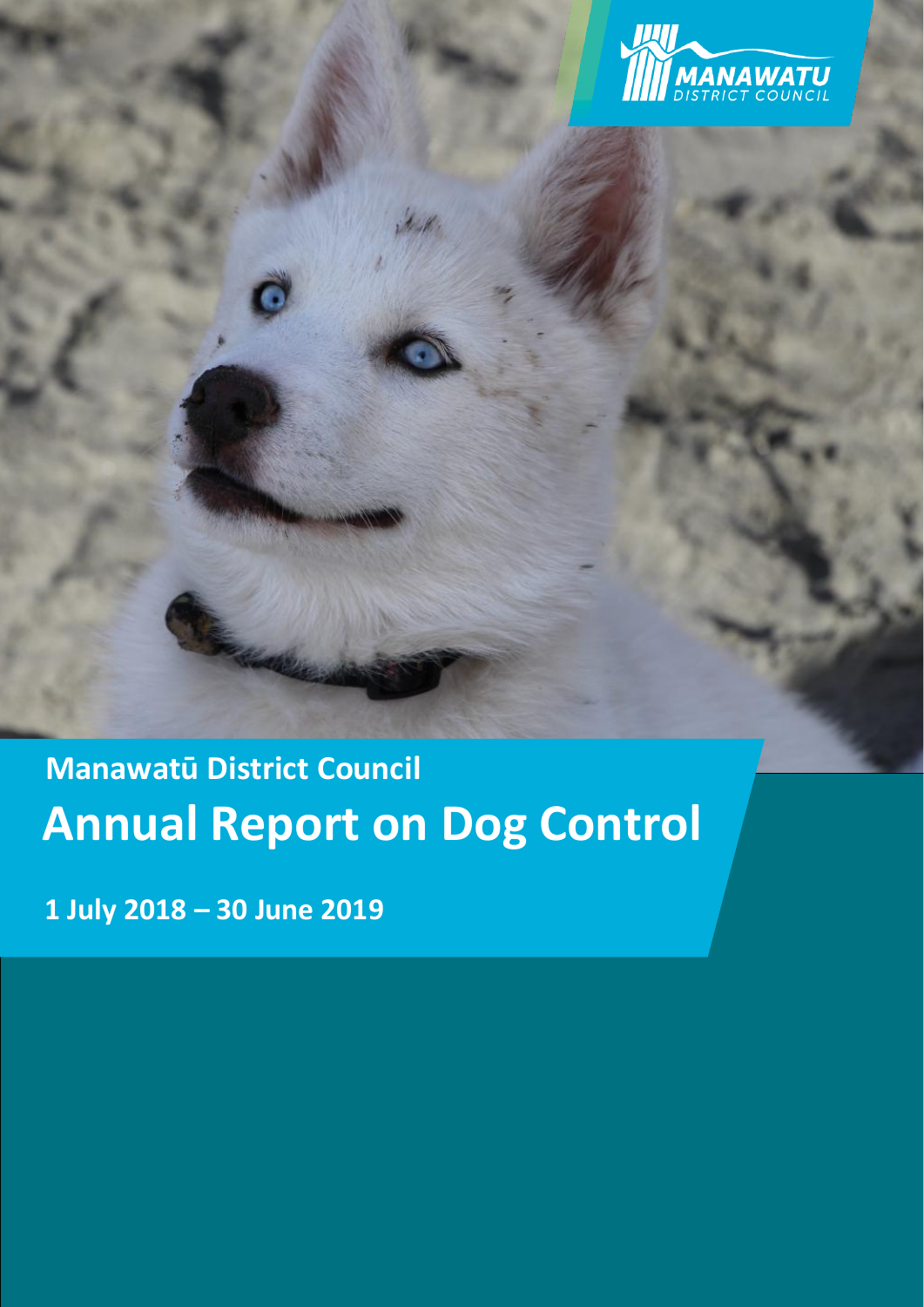# **PART 1 – Dog Control Policy and Practices**

### **Dog Control in the District**

The focus of dog control has been on responding to service requests and complaints within the timeframes set by Council through its Long Term Plan and Annual Plan.

Animal Control Officers have, in this period, made concerted efforts at being pro-active in the detection of offences. This was specifically targeted at dogs that were un-registered, and also dogs that were allowed to wander.

Council's approach to owners of unregistered dogs is that the Animal Control Officers conduct property inspections, owners are issued verbal or written warnings followed by the serving of an infringement notice, and as a final measure if absolutely necessary, impounding.

Pro-active efforts were also made to ensure that all dogs were classified correctly in accordance with the provisions of the Dog Control Act 1996.

A joint service agreement is provided in partnership with the Rangitikei and Manawatu Districts. A Senior Animal Control Officer is based between the two areas and two Animal Control Officers are based in Feilding.

Animal Control Officers respond to priority one calls after hours. Priority One calls include dog attacks.

Animal Control Officers have visited properties of 'selected owners' in the district to ensure that the properties are maintained to the appropriate standard required for this type of ownership status.

## **Nuisance from dogs**

Animal Control maintain a list of all dogs classified as dangerous and menacing, this relating to classification by either the provisions of sections 31, 33A and/or 33C of the Dog Control Act 1996. Physical checks have occurred within this period to ensure that all dogs classified as menacing, regardless of the reason why, comply with the requirements of the classification.

#### **Prohibited public places, dog on leash areas and dog exercise areas**

There are specific areas within the Manawatu District Council area designated for exercise, lead only and prohibited areas.

Animal Control Officers approach any breaches of these requirements in an educational manner, with any issue of infringements undertaken as a last resort.

The dog control policy and bylaw are currently under review and are subject to the special consultation procedure at this time. A proposal has been put forward to remove the dog control ban within the town centre.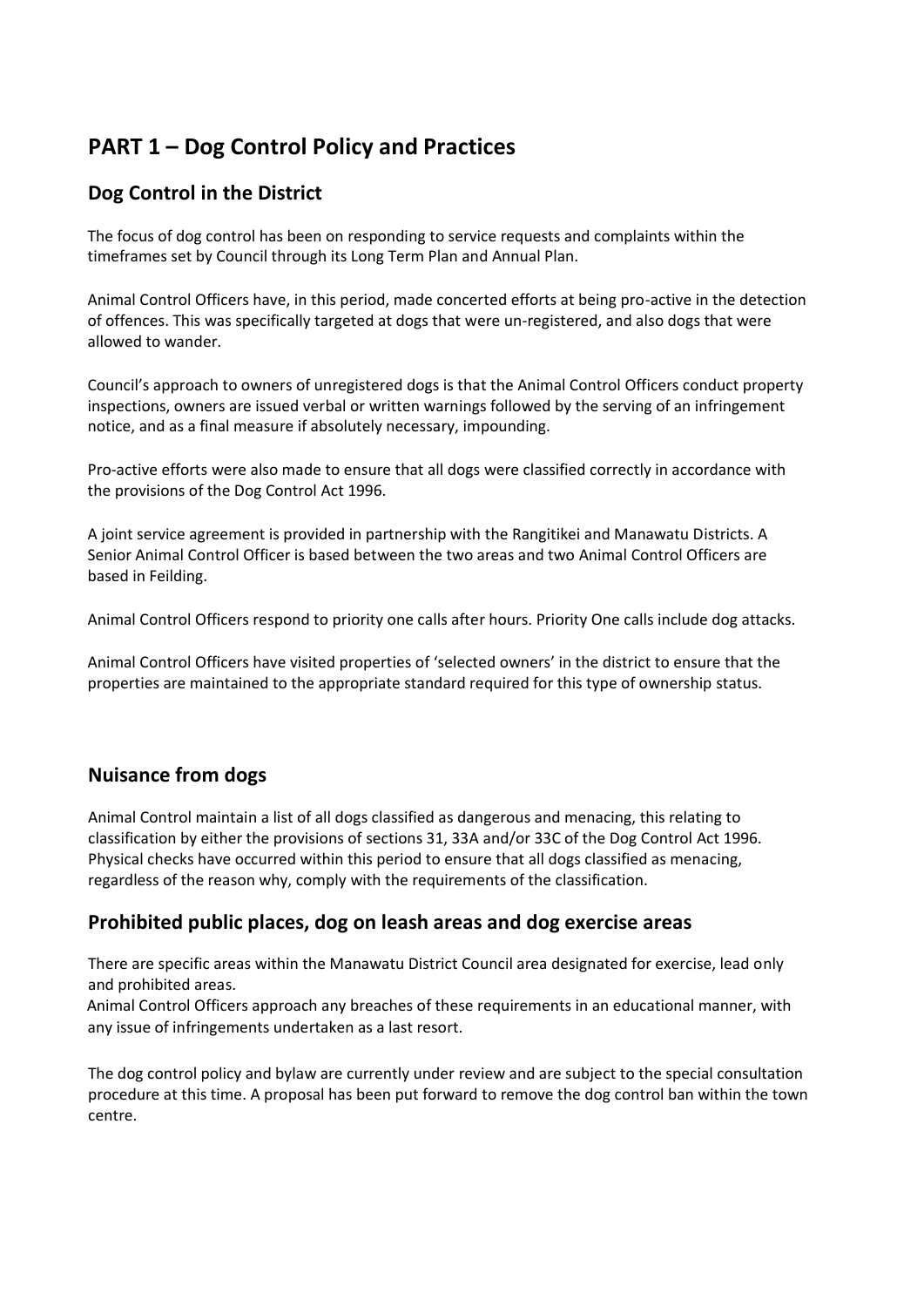## **Fees for Dog Control and Registration**

| <b>Fee description</b>                | Discounted fee if paid by | <b>Standard Fee if paid after</b> |  |
|---------------------------------------|---------------------------|-----------------------------------|--|
|                                       | <b>1 August 2018</b>      | 1 August 2019                     |  |
| General registration                  | \$150                     | \$157                             |  |
| Neutered / spayed                     | \$96                      | \$100                             |  |
| Working dogs /<br>selected            | \$47                      | \$49                              |  |
| owners / gold card                    |                           |                                   |  |
| classified<br>Dangerous dogs          | \$225                     | \$238                             |  |
| under the Dog                         |                           |                                   |  |
| Control Act 1996                      |                           |                                   |  |
| dogs classified<br>Menacing           | \$225                     | \$238                             |  |
| under the Dog                         |                           |                                   |  |
| Control Act 1996                      |                           |                                   |  |
| <b>Disability Assist registration</b> | No charge                 | No charge                         |  |

The registration fees for the 2018 - 2019 financial year were made up as follows:

#### **Classification of owners and dogs**

| <b>Registration Type</b> | Number of Dogs as at 30<br><b>June 2018</b> | Number of Dogs as at 30<br><b>June 2019</b> |
|--------------------------|---------------------------------------------|---------------------------------------------|
| General registration     | 886                                         | 1,004                                       |
| Selected owners          | 1,988                                       | 2,170                                       |
| Neutered dogs            | 2,260                                       | 2,746                                       |
| Dangerous dogs           | 5                                           | 5                                           |
| Working dogs             | 1,942                                       | 2,030                                       |
| Disability assist dogs   | 5                                           | 5                                           |
| Menacing dogs            | 115                                         | 117                                         |
| Gold Card                | 379                                         | 476                                         |

#### **Education relating to dogs**

The Manawatu District Council provides a dog education programme to schools within the district. In addition this year education has been provided to New Zealand Courier Post staff to assist with ensuring staff remain safe while carrying out their duties within the district.

Animal Control Officers make themselves available to assist owners with help or advice on dog obedience and courses available. Animal Control Officers regularly provide advice and guidance in relation to specific behavioural matters.

Animal Control Officers have undergone specialist training on Dog psychology and behaviour.